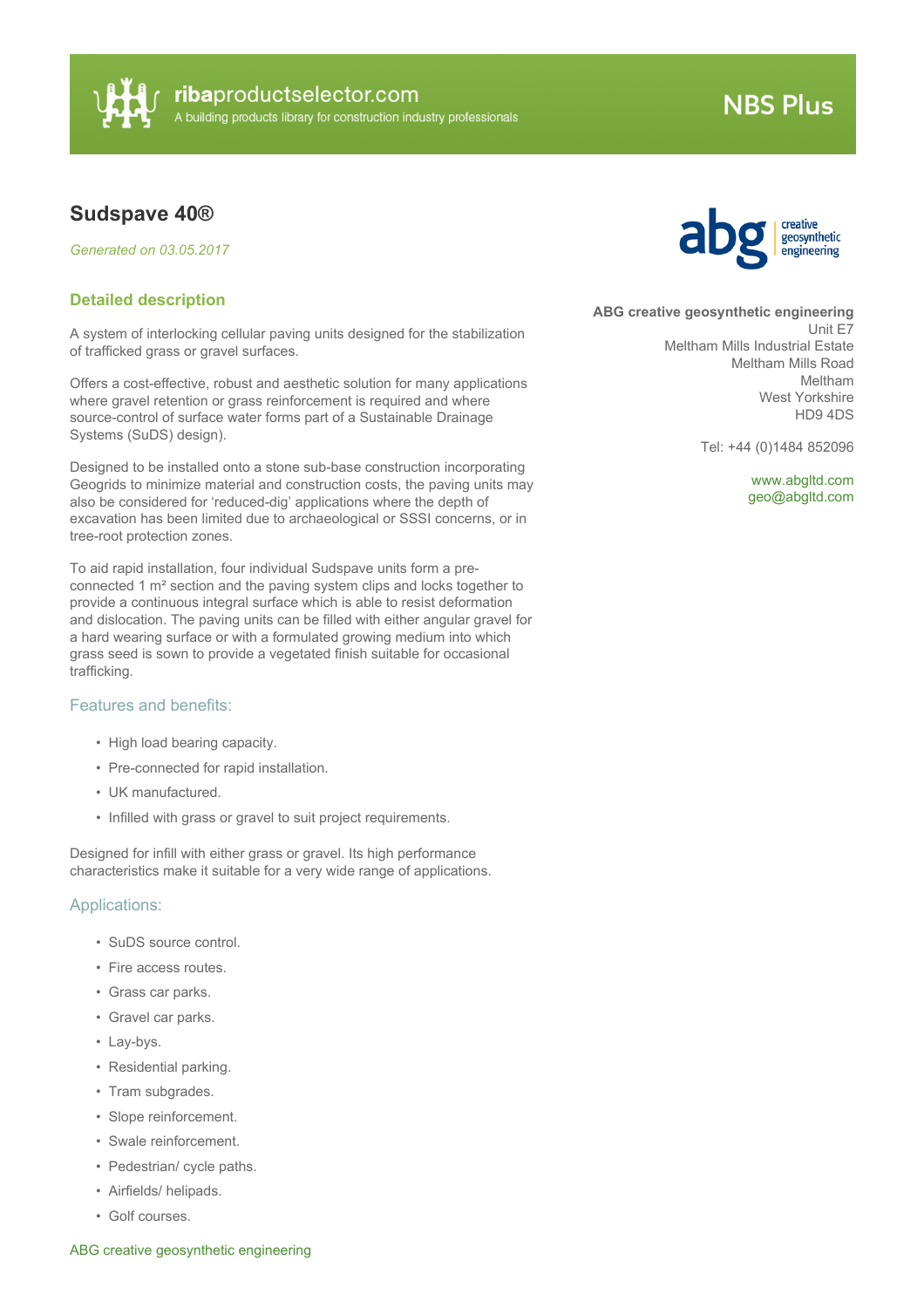

- Camping sites.
- Paddocks and stables.
- Driveways.
- Garden pathways.
- Pond banks.
- Infiltration trenches.

# **Product guidance - As Standard**

#### Sub-base:

DoT Type 3, Type 1x, Type 4/40 or Type 1 (with appropriate drainage).

Sub-base thickness:

100–350 mm.

Colour:

Black.

#### Size:

- Paving unit: 500 x 500 x 40 mm.
- Cell: 70 x 70 mm (49 openings per unit).

#### Wall thickness:

4 mm.

#### Weight:

1.4 kg/ paving unit.

Compressive strength (filled):

3000 kN/m².

Permissible axle load:

210 kN/ axle.

# **Options**

Upper filter/ separator geotextile:

ABG Terrex NW8 Geotextile, 1 mm thick.

Sub-base reinforcement:

Abgrid Geogrid.

Lower filter/ separator Geotextile:

ABG Terrex NW8 Geotextile, 1 mm thick.

Sub-base attenuation:

ABG creative geosynthetic engineering